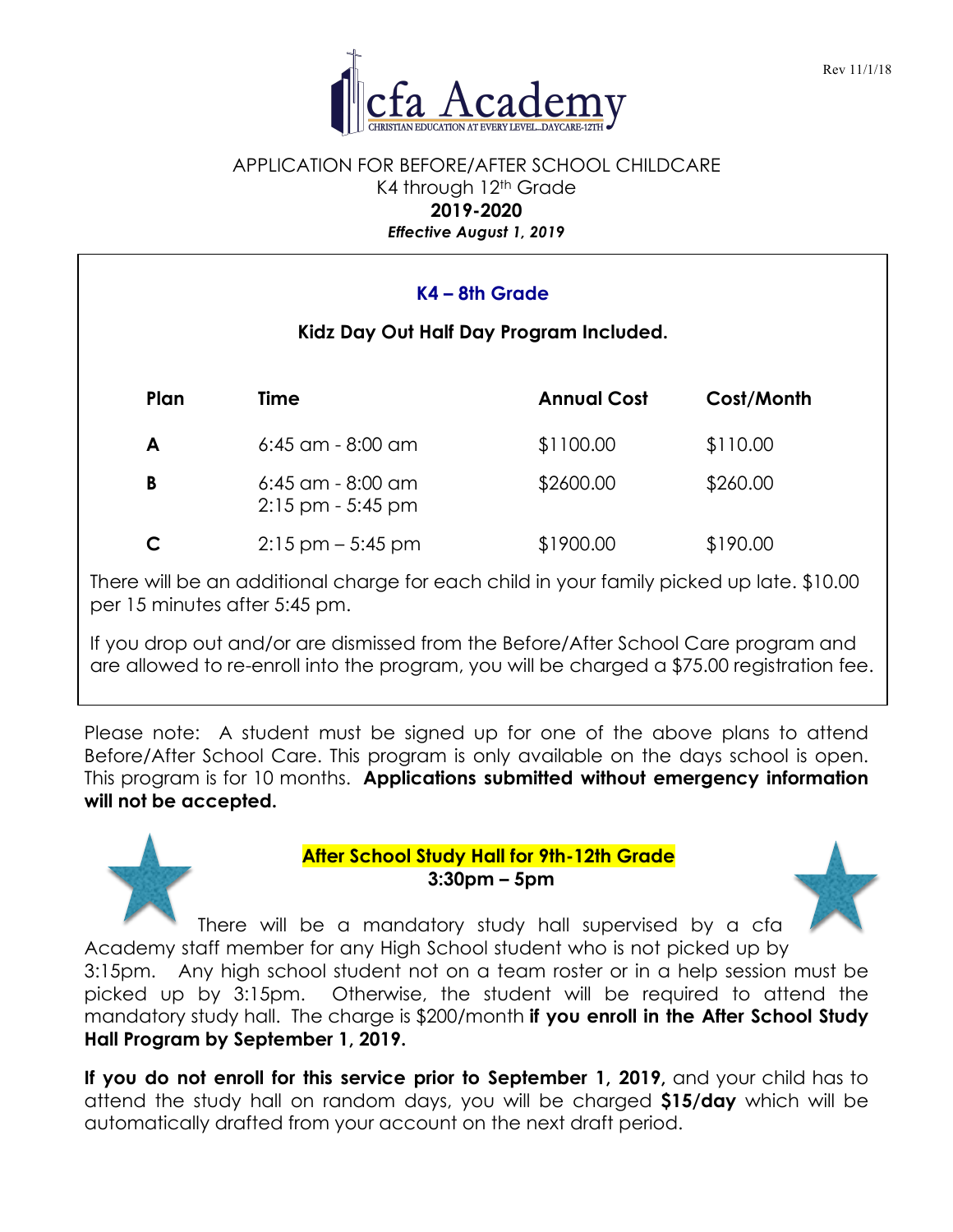# AFTER SCHOOL CARE APPLICATION 2019-2020

# PLEASE COMPLETE & RETURN APPLICATION AS SOON AS POSSIBLE TO ENSURE A PLACE FOR YOUR CHILD.

|                                                                    |        | Plan Desired: A ______ B______ C_____ D_____ HS Study Hall ______                                               |
|--------------------------------------------------------------------|--------|-----------------------------------------------------------------------------------------------------------------|
|                                                                    |        |                                                                                                                 |
|                                                                    |        |                                                                                                                 |
|                                                                    |        |                                                                                                                 |
|                                                                    |        |                                                                                                                 |
|                                                                    |        |                                                                                                                 |
|                                                                    |        |                                                                                                                 |
|                                                                    |        |                                                                                                                 |
|                                                                    |        |                                                                                                                 |
|                                                                    |        |                                                                                                                 |
|                                                                    |        |                                                                                                                 |
|                                                                    |        |                                                                                                                 |
|                                                                    |        |                                                                                                                 |
|                                                                    |        |                                                                                                                 |
|                                                                    |        |                                                                                                                 |
|                                                                    |        |                                                                                                                 |
|                                                                    |        |                                                                                                                 |
|                                                                    |        | Parent's or Guardian's Name: 1988 and 1989 and 1989 and 1989 and 1989 and 1989 and 1989 and 1989 and 1989 and 1 |
| <b>Emergency contact if parents or Guardian are not available:</b> |        |                                                                                                                 |
|                                                                    |        |                                                                                                                 |
|                                                                    |        |                                                                                                                 |
| Persons authorized to pick up your child:                          |        |                                                                                                                 |
|                                                                    |        |                                                                                                                 |
|                                                                    |        |                                                                                                                 |
|                                                                    |        |                                                                                                                 |
|                                                                    | (OVER) |                                                                                                                 |